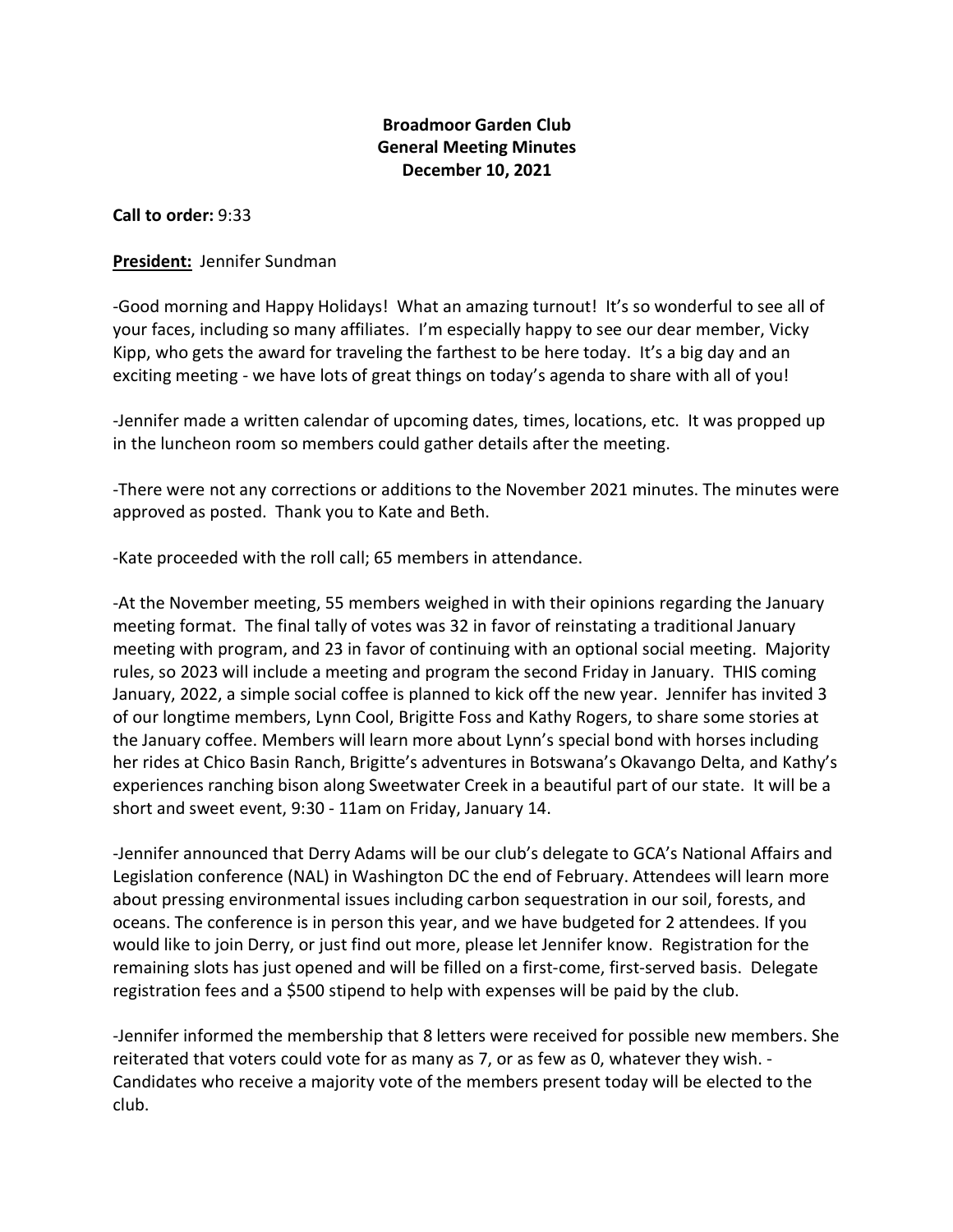-Jennifer encouraged voters to thoughtfully consider whether they think the candidate would be a true asset to our club - someone who would bring passion, enthusiasm and leadership abilities; someone who could and would be an active member, prioritize and attend our monthly meetings, and give of her time and energy…one who is garden-minded and with identifiable interests that are compatible with our mission…one who would be excited about the learning opportunities available to her as a member of our club and wonderful committees.

-Before Beth read the proposal letters, paper was passed out to jot down notes. Marked ballots were collected and counted by Beth Downs, Cherryl Kilgore and Kim Walsh. Club by-laws state that "in the event there are more candidates proposed than spaces available (which was the situation today), and that a candidate should not receive the majority of votes cast on the first ballot, AND openings for active members remain, a second ballot shall be voted, deleting the names of those who received a majority of votes on the first ballot." In that case, Beth will hand out a second ballot. The by-laws go on to say that in the event two or more candidates that received a majority affirmative vote TIE for the remaining available places, the names in question shall be resubmitted to the membership for a THIRD vote, with a majority affirmative vote of all members present necessary to elect.

-This past month we lost two ladies who were bright stars in our club for many, many years. Brigitte collected favorite memories of Gerry Downs and Jane Klunder and shared them with the membership. These memories will also be shared with their families.

-The club has received recent donations from Barbara Gazibara in memory of Lynn Pattee, and from Judy Sellers in memory of Lynn Pattee and Gerry Downs. Thank you very much!

-Jennifer has appointed our Nominating Committee for 2022, and the slate was approved by the Board on Tuesday. Christy Walsh will chair the committee, assisted by Susan Sheahan and Suzanne DuBois. She thanked those three for agreeing to serve on the committee this coming year and reminded members to please do your best to say YES if they call upon you to chair a committee. We need each of our amazing members to take a turn leading our committees and doing your part to keep our club the strong and wonderful organization it is.

#### **First Vice President:** Pam Thatcher

-Silver Key gifts were collected in a box near the name tags and delivered after the meeting. Thank you to all participants in this yearly tradition.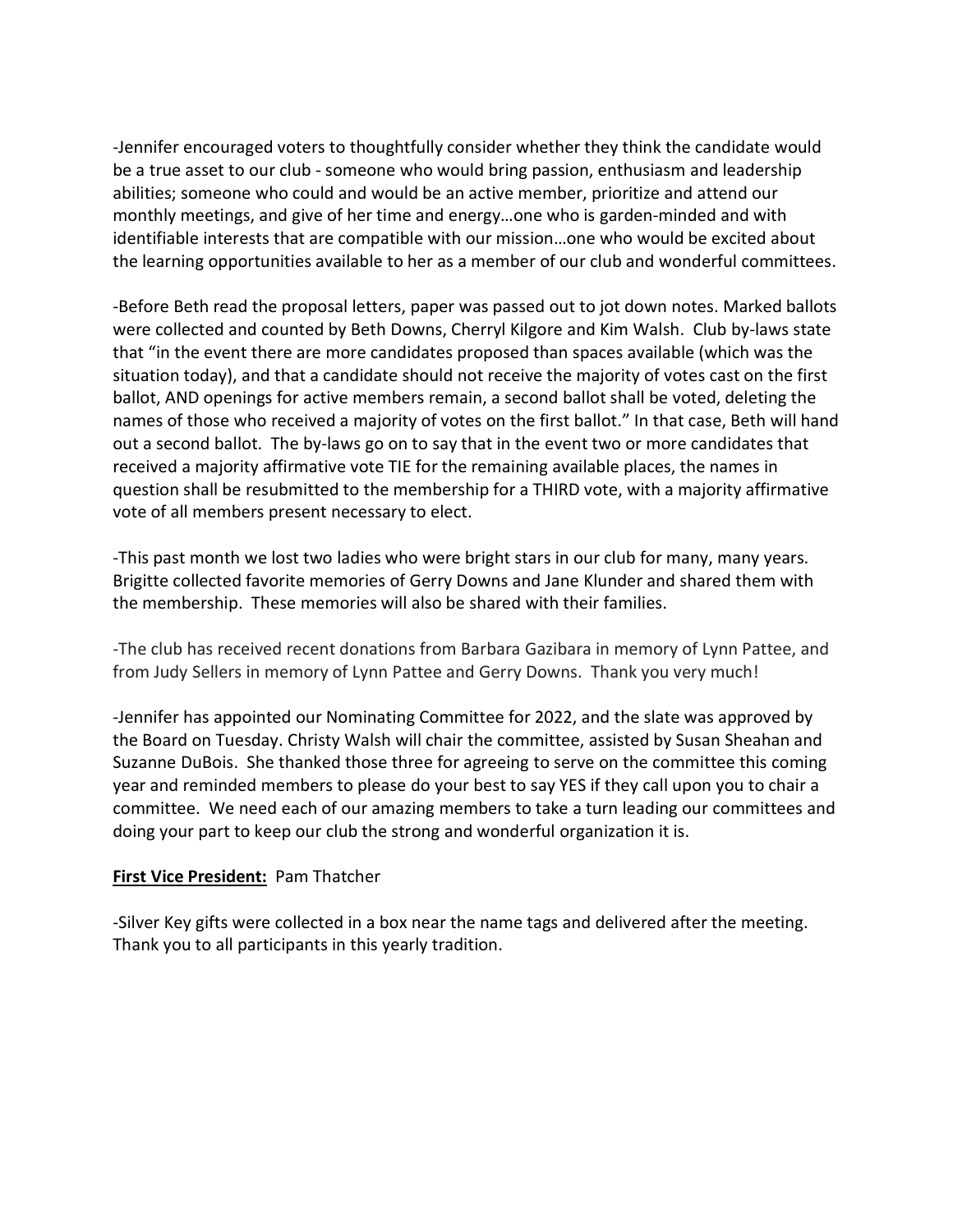## **Second Vice President:** Anne Bradley

-New Member Orientation will be Monday, January 10, 1:00 - 3:00pm at Anne's home in Kissing Camels. Committee chairs should plan to attend to give a brief rundown of what your committee is all about. (Cathy Plush/Conservation, Kristel or Meredith/Flower, Susan Wallnutt/Horticulture, and Mallory/Photography.) If you can't attend, please find another member of your committee to substitute. Also, at least one sponsor of each new member should also plan to attend with the new person. Kay Klunder will talk to the group about GCA.

**Recording Secretary:** Kate Wilder, no report.

## **Corresponding Secretary:** Beth Downs

-Beth read the 8 proposal letters received. Ballots were handed out for the vote and counted. A second ballot was distributed per bylaws. 6 candidates were elected.

**Treasurer:** Chelle Mason

Bank balances: Money Market \$67,805.89 Operating \$42,730.14

The Operating account balance is a bit fluid right now with the Hoedown ticket revenue coming in. As you know we started using Cheddar Up, and at this point more people have paid for their Hoedown tickets online than with traditional checks. Either way works great - thank you for your payments!

#### *STANDING COMMITTEES*

#### **Awards & Scholarships:** Brigitte Foss

-A Club Floral Design Achievement Award was presented to deserving recipient, Virginia Tenney.

-35+ year members were recognized: Judy Sellers 45 years, Joan Donner 40 years, Mary Henson 37 years, Vicky Kipp 36 years, and Dorothy Kraemer 36 years. Other members in attendance who had already been formally recognized, were also acknowledged. We are fortunate to have such a strong group of longtime members in our club.

**Civic:** Joan Schulz

-Grant requests due January 15, 2022. Several forms have been sent out to organizations.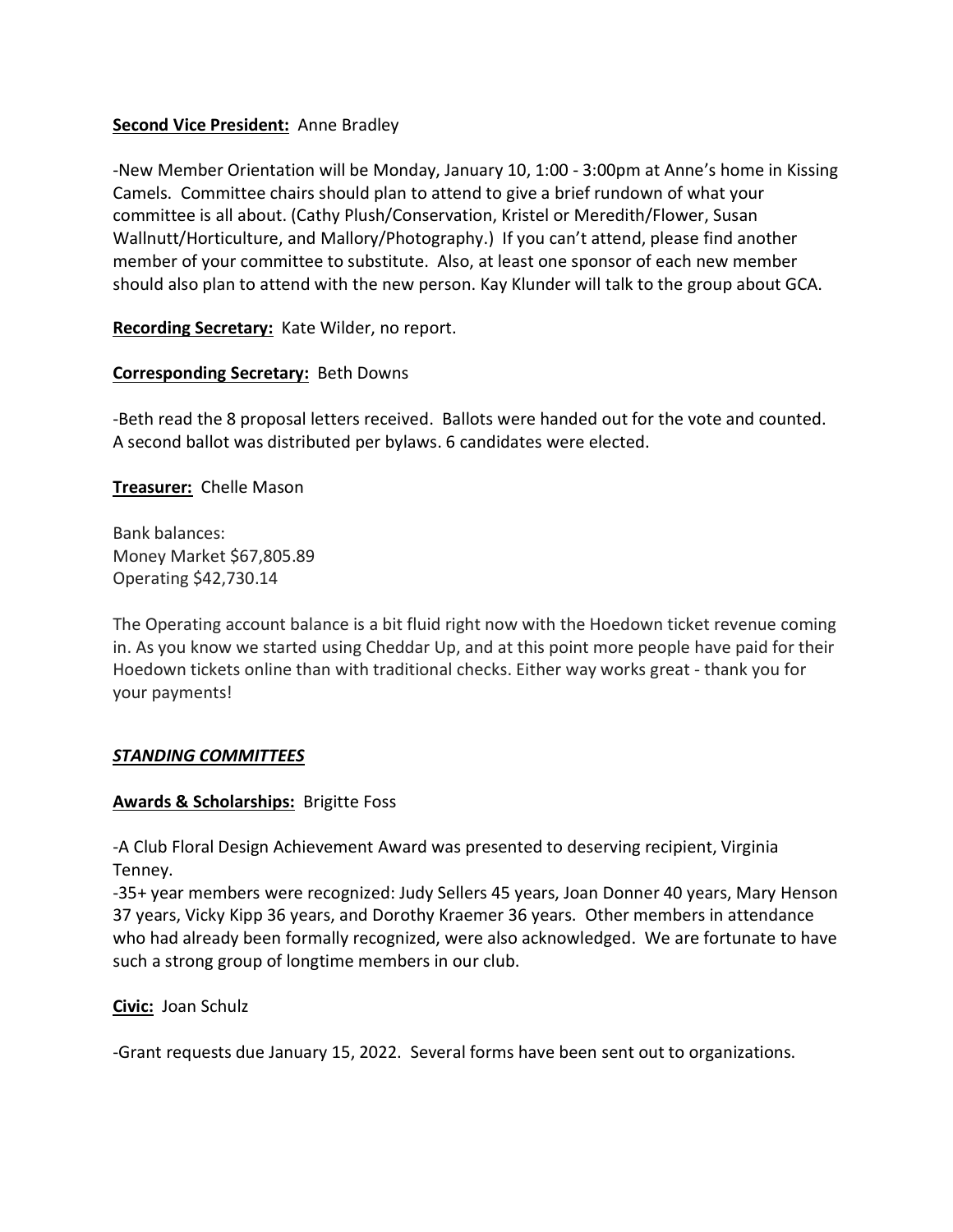## **Conservation:** Cathy Plush

-Saving Salmon Conservation Study Conference - Members can access this great program online any time on the GCA website.

-A project to update of our popular club publication (created in the late 1980s), *Poppies, Pinions and Peas,* was kicked off with a presentation by Cathy Plush and Kate Faricy. Subcommittees will be created to add current conservation content, edit, market, etc.

-The committee is reading *Pastoral Song* and will discuss on February 17 over at potluck dinner at Susie Ramsay's home.

## **Flower:** Meredith Donner and Kristel Hybl

-On Thursday Dec 2nd they had a holiday floral workshop with member Lori Goede of Skyway Creations at The Cheyenne Mountain Country Club. There were 25 members and reported that it was interesting and challenging working on a contemporary arrangement. Lori went out of her way to accommodate everyone with sketches, white jute sticks, lilies, winter greens, berries and pinecones, not to mention a demonstration of her own that only took less than ten minutes to create!

-Dec 8 GCA Floral design conference, Celebrations, was excellent and can be accessed by any member on the GCA website.

-Next Flower committee meeting is set for Wed Jan 19th at 10am at CMCC. This is an "open" meeting - all members are invited, and it will be a "kick off" of the planning for our Sept 2022 Flower show.

-GCA has an online judging workshop January 24<sup>th</sup>, registration is open now.

#### **Horticulture:** Susan Wallnutt

-January 19 potluck and book discussion - *Pastoral Song* - at Susan's home

#### **Hospitality:** Denise Sheridan

-December hostesses are Eve Barrett, Mary Henson, Amy Osborne and Kim Walsh.

-Hoedown update - great sign ups so far - over 100.

-January Coffee will be held at CMCC as will the February General Meeting

-Denise reminded members to please RSVP for all invitations in a timely manner.

# **Photography:** Mallory Sharp

-The photography committee met at Lynn Cool's home in November and, over wine and pretzels, reviewed photos taken at Aiken Canyon and Rockledge Ranch, in continuing preparation for the May Program. Next meeting is January  $20<sup>th</sup>$  at 10 am at Mallory's. Mallory shared a photography tip for creating dew on floral subjects using mix of cornstarch and water.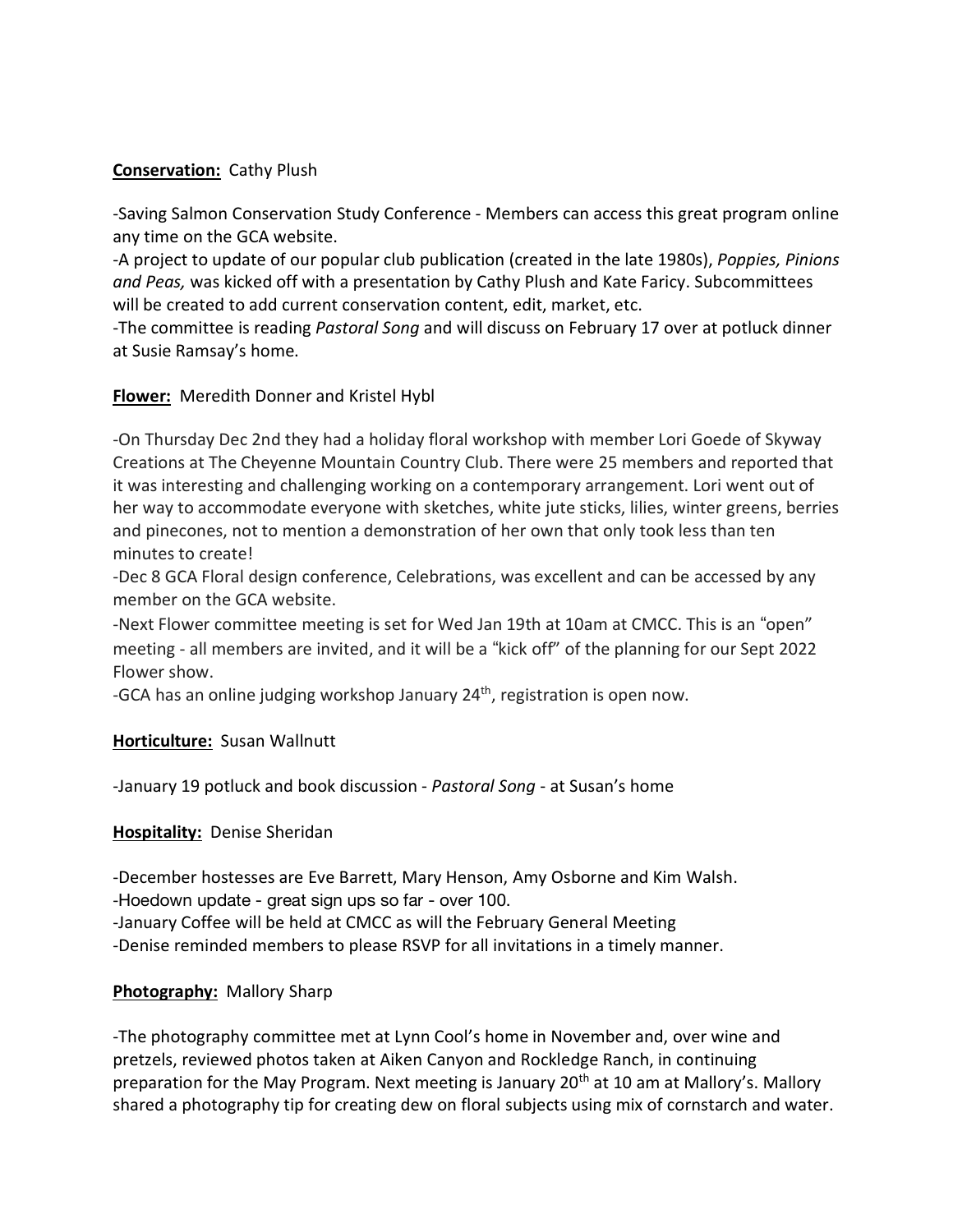### **Program:** Lisa Stedman

-Social Coffee, so no program in January. -February Program will be presented by Ellen's Flowers on the subject of starting a flower farm in the Pikes Peak region.

-Jan. 11 - first meeting of Program Committee will be held at Lisa's home at 9am.

**Public Relations:** Jane Cosper - No report

**Ways & Means:** Jennifer Bain, Kate Faricy

-*Poppies, Pinions and Peas* collaboration with Conservation and Horticulture Committees was kicked off during the Conservation Report

## **Yearbook:** Derry Adams

-With corrections, the committee is preparing 6 binders of the yearbook for those chosen as new members. The yearbooks will be distributed at New Member Orientation on Jan. 10th.

## *SPECIAL COMMITTEES*

#### **Garden History and Design:** Janene McCann

-McAllister House Field trip was educational, and ties to Olmsted were shared during the presentation by staff.

-Ann Blackmun, current GCA Zone XII Garden History and Design Rep, presented our club's GHD committee's year-long project documenting Ann Young's garden for submission to the Smithsonian Archives. The slideshow featured photos taken by Melani Tutt. Descriptive captions written by Ann Young were read as the pictures were projected. It was apparent how much time and effort had been expended by all involved to capture the essence of this unique mountainside property. Ann's focus is on incorporating native and pollinator plants into her lovely colorful and textural designs, blending them into the surrounding wild areas.

Sova Smithsonian Online Virtual Archives: https://sova.si.edu/details/AAG.GCA?s=0&n=10&t=C&q=aag.gca&i=0#ref5074

#### **ANNOUNCEMENTS:**

The membership elected 6 new members: